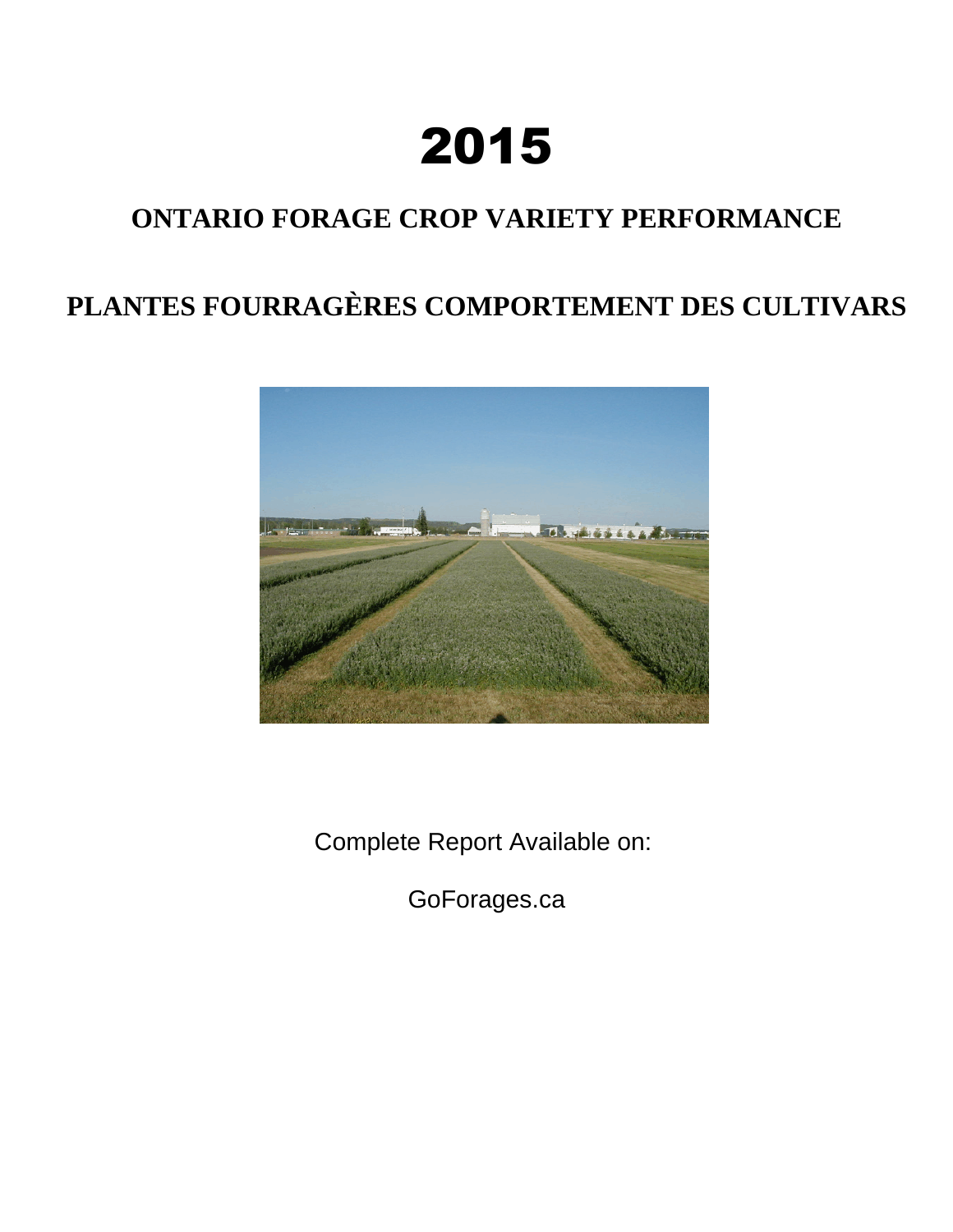# **THE ONTARIO FORAGE CROPS COMMITTEE**

The Ontario Forage Crops Committee (OFCC) reviews research work on forage species and uses this information to prepare production recommendations. As part of this effort, the committee evaluates under Ontario conditions the performance of experimental and commercial varieties of forages. This brochure summarizes the performance and characteristics of varieties that the committee has supported for registration in Canada. The brochure and further information are available at:

# **GoForages.ca**

The committee is made up of representatives of The Canadian Food Inspection Agency Variety Registration Office, the Canadian Seed Growers Association, the Canadian Seed Trade Association, the Dairy Farmers of Ontario, the Beef Farmers of Ontario, the Ontario Forage Council, the Ontario Ministry of Agriculture and Food and Rural Affairs, the Ontario Soil and Crop Improvement Association and the University of Guelph.

Tests are conducted each year by the following agencies: the University of Guelph agricultural research stations at Elora, Kemptville and New Liskeard, and the Thunder Bay Agricultural Research Station.

# **COMITÉ DES PLANTES FOURRAGÈRES DE L'ONTARIO**

Le comité des plantes fourragères de l'Ontario (CPFO) examine les activités de recherche sur les espèces fourragères et utilise cette information pour préparer des recommandations de production. Une grande partie des efforts du comité est consacrée à l'évaluation des cultivars expérimentaux et commerciaux sous les conditions climatiques de l'Ontario. Ce carnet consigne diverses informations sur les cultivars que le comité a supporté pour enregistrement au Canada. Cette brochure et plus d'information sont disponible à notre adresse:

# **GoForages.ca**

Cet organisme est composé de représentants de l'Agence canadienne d'inspection des aliments bureau d'enregistrement des variétés, de l'Association Canadienne des Producteurs de Semences, de l'Association Canadienne des Commerçants de Semences, des Producteurs de Lait de l'Ontario, de l'Association des Eleveurs de Bovins de l'Ontario, du Conseil des Plantes Fourragères de l'Ontario, du Ministère d'Agriculture, de l'Alimentation et des Affaires Rurales de l'Ontario, de l'Association d'Amélioration des Sols et Récoltes de l'Ontario et de l'Université de Guelph.

Le comité coordonne la réalisation d'essais conduits par les agences suivantes: les stations de recherches de l'Université de Guelph à Elora, Kemptville et New Liskeard, et par le station de recherche à Thunder Bay.

This report may be reproduced in its entirety provided that due credit is given to The Ontario Forage Crops Committee and provided that neither the content nor the appearance of the report is altered. Tables may be reproduced provided that the entire table, with accompanying notes, is included.

Ce rapport peut être reproduit dans son intégralité seulement si une permission écrite est obtenue du « Ontario Forage Crops Committee (OFCC)» et seulement si le format et la présentation du rapport sont conservés intacts. Suite à l'obtention d'une permission écrite du OFCC, les tableaux individuels pourraient être reproduits dans leur intégralité en n'omettant pas d'inclure les notes de bas de page liées aux tableaux en question.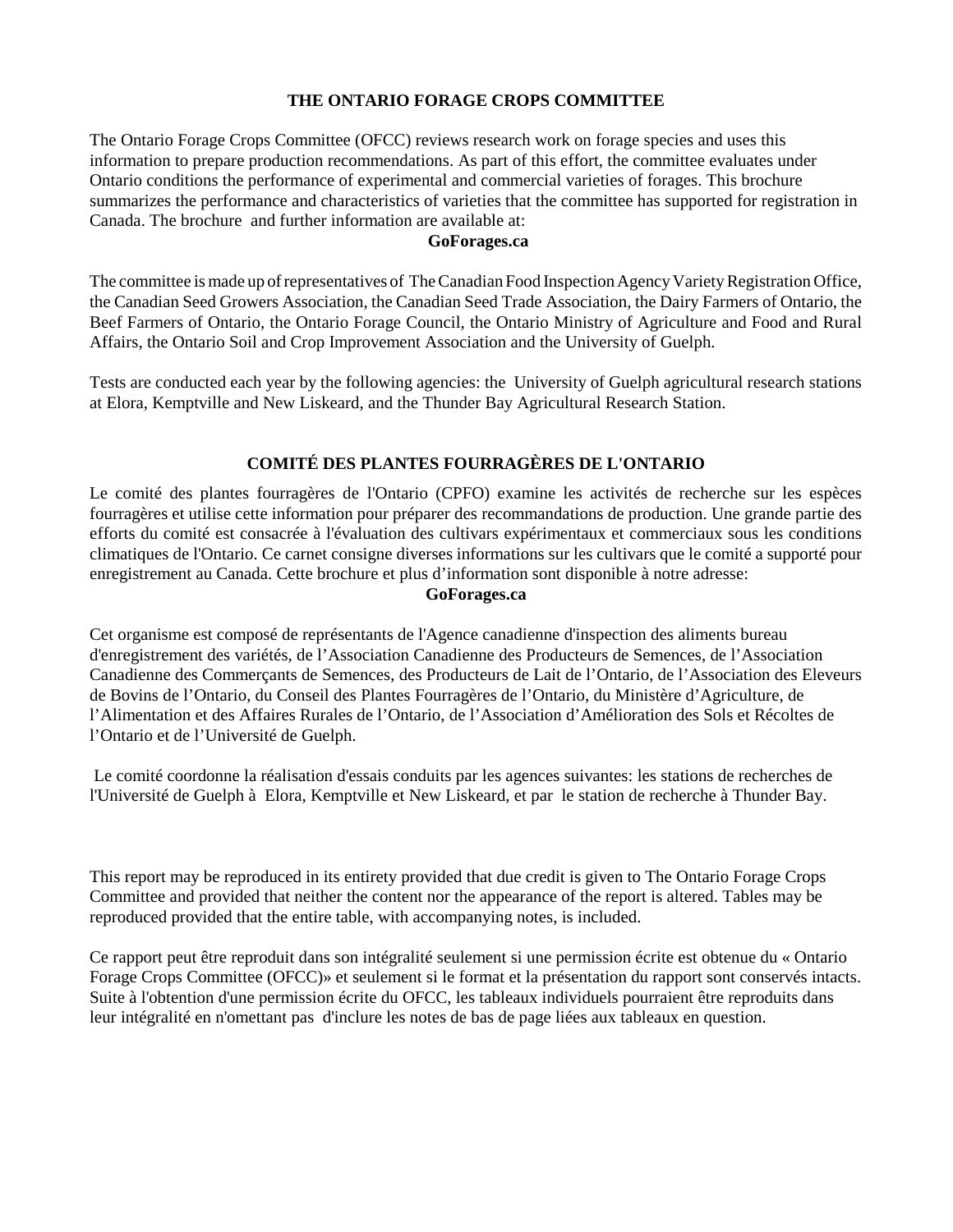# **ALFALFA/LUZERNE**

|                     | Composite Yield Index <sup>1,2</sup><br>Indice de rendement composé<br>% of mean/de la moyenne |                  |                          |              |              | Résistance aux ravageurs | Pest Reaction <sup>3</sup> |                          |                |                |                            | Year Supported<br>by OFCC Année<br>soutenu par le |
|---------------------|------------------------------------------------------------------------------------------------|------------------|--------------------------|--------------|--------------|--------------------------|----------------------------|--------------------------|----------------|----------------|----------------------------|---------------------------------------------------|
|                     |                                                                                                | Harvest Year     |                          |              |              |                          |                            |                          |                |                |                            | <b>CPFO</b>                                       |
|                     |                                                                                                | Année de récolte |                          |              |              |                          |                            |                          |                |                |                            |                                                   |
| Cultivar            | 1                                                                                              | $2+$             | $3 & 4^4$                | <b>BW</b>    | <b>VW</b>    | PRR                      | PLH                        | <b>FW</b>                | APH-<br>Race 1 | APH-<br>Race 2 | Distributor/Distributeur   |                                                   |
| Ascend              | 103                                                                                            | 105              | 109                      | HR           | HR           | HR                       | $\overline{\mathbf{S}}$    | <b>HR</b>                | HR             |                | <b>Elite Seeds</b>         | 2011                                              |
| Dakota              | 103                                                                                            | 104              | $\blacksquare$           | R            | <b>MR</b>    | <b>HR</b>                | ${\bf S}$                  | $\mathbb{R}$             |                |                | General Seed Co. 2000 Ltd. | 2006                                              |
| Dynasty             | 112                                                                                            | 106              | $\overline{\phantom{a}}$ | <b>HR</b>    | HR           | HR                       | ${\bf S}$                  |                          |                |                | ProRich Seeds Inc.         | 2024                                              |
| <b>ELEVATE</b>      | 105                                                                                            | 101              | 99                       | HR           | HR           | HR                       | $\mathbf S$                | $\blacksquare$           |                |                | General Seed Co. 2000 Ltd. | 2007                                              |
| Evermore            | 103                                                                                            | 100              | 101                      | HR           | $\rm{HR}$    | HR                       | $\mathbf S$                | HR                       | ${\bf R}$      | <b>HR</b>      | ProRich Seeds Inc.         | 2009                                              |
| <b>FORCE</b>        | 105                                                                                            | 102              | 106                      | HR           | HR           | HR                       | $\mathbf S$                | $\mathbf R$              |                |                | General Seed Co. 2000 Ltd. | 2007                                              |
| Foremost            | 100                                                                                            | 103              | 104                      | <b>HR</b>    | <b>HR</b>    | <b>HR</b>                | S                          | $\overline{a}$           |                |                | ProRich Seeds Inc.         | 2010                                              |
| FSG400LH            | 99                                                                                             | 98               | 97                       | <b>HR</b>    | <b>HR</b>    | <b>HR</b>                | HR                         | <b>HR</b>                | HR             |                | Quality Seeds Ltd.         | 2009                                              |
| Lexus               | 99                                                                                             | 102              | 101                      | <b>HR</b>    | <b>HR</b>    | <b>HR</b>                | ${\bf S}$                  | $\overline{\phantom{a}}$ |                |                | Evergreen Seed             | 2009                                              |
| Magnum VI Wet       | 106                                                                                            | 105              | 109                      | <b>HR</b>    | <b>HR</b>    | <b>HR</b>                | $\mathbf S$                | <b>HR</b>                | <b>HR</b>      | $\mathbf{R}$   | <b>Elite Seeds</b>         | 2008                                              |
| <b>MARVEL</b>       | 101                                                                                            | 103              | 105                      | <b>HR</b>    | HR           | HR                       | ${\bf S}$                  | <b>HR</b>                | <b>HR</b>      |                | Corland Seeds.(2011) Ltd.  | 2009                                              |
| <b>OAC SUPERIOR</b> | 101                                                                                            | 102              | 105                      | $\mathbf R$  | $\mathbf R$  | <b>MR</b>                | $\mathbf S$                | $\sim$                   |                |                | ProRich Seeds Inc.         | 2009                                              |
| Prolific II         | 99                                                                                             | 97               | 95                       | <b>HR</b>    | HR           | HR                       | S                          | <b>HR</b>                | HR             | $\mathbb{R}$   | <b>Hyland Seeds</b>        | 2010                                              |
| <b>QWEST</b>        | 102                                                                                            | 100              | $\blacksquare$           | <b>HR</b>    | <b>HR</b>    | HR                       | $\mathbf S$                | <b>HR</b>                |                |                | General Seed Co. 2000 Ltd. | 2006                                              |
| <b>RADAR</b>        | 102                                                                                            | 97               | 97                       | <b>HR</b>    | $\mathbb{R}$ | $\mathbb{R}$             | $\mathbf S$                | $\overline{\phantom{a}}$ |                |                | <b>Speare Seeds</b>        | 2006                                              |
| Shockwave BR        | 111                                                                                            | 104              | $\overline{\phantom{a}}$ | HR           | HR           | <b>HR</b>                | ${\bf S}$                  | HR                       | HR             | $\mathbf{R}$   | <b>Speare Seeds</b>        | 2013                                              |
| <b>SHOWDOWN</b>     | 101                                                                                            | 101              | 103                      | <b>HR</b>    | <b>HR</b>    | <b>HR</b>                | $\mathbf S$                | $\blacksquare$           |                |                | Quality Seeds Ltd.         | 2011                                              |
| <b>STELLAR FG</b>   | 102                                                                                            | 104              | 104                      | <b>HR</b>    | $\mathbb{R}$ | <b>HR</b>                | S                          | $\blacksquare$           |                |                | Quality Seeds Ltd.         | 2007                                              |
| Stockpile           | 107                                                                                            | 101              | $\blacksquare$           | HR           | HR           | HR                       | $\mathbf S$                | HR                       | HR             | $\mathbb{R}$   | Brett Young Seeds Ltd.     | 2013                                              |
| <b>TOWER ST</b>     | $\overline{\phantom{a}}$                                                                       | 98               | $\overline{\phantom{a}}$ | $\mathbf R$  | $\mathbf R$  | $\mathbf R$              | $\mathbf S$                | HR                       |                |                | Quality Seeds Ltd.         | 2007                                              |
| Valid               | 102                                                                                            | 103              | 100                      | <b>HR</b>    | <b>HR</b>    | <b>HR</b>                | $\mathbf S$                | $\mathcal{L}$            |                |                | Evergreen Seed             | 2008                                              |
| WL343HQ             | 101                                                                                            | 102              | 108                      | <b>HR</b>    | <b>HR</b>    | <b>HR</b>                | ${\bf S}$                  | HR                       | <b>HR</b>      |                | GROWMARK Inc.              | 2007                                              |
| <b>WL 348AP</b>     | 101                                                                                            | 100              | 100                      | <b>HR</b>    | <b>HR</b>    | HR                       | ${\bf S}$                  | HR                       |                | <b>HR</b>      | GROWMARK Inc.              | 2008                                              |
| <b>WL 353 LH</b>    | 96                                                                                             | 92               | 93                       | <b>HR</b>    | <b>HR</b>    | <b>HR</b>                | HR                         | <b>HR</b>                |                |                | GROWMARK Inc.              | 2011                                              |
| <b>WL 354 HQ</b>    | 99                                                                                             | 98               | $\Box$                   | <b>HR</b>    | <b>HR</b>    | <b>HR</b>                | S                          | <b>HR</b>                | <b>HR</b>      | <b>HR</b>      | <b>GROWMARK</b> Inc        | 2013                                              |
| <b>WL 357 HQ</b>    | 100                                                                                            | 102              | 105                      | <b>HR</b>    | HR           | HR                       | S                          | <b>HR</b>                | <b>HR</b>      | S              | <b>GROWMARK</b> Inc.       | 2006                                              |
| 135                 | $\overline{a}$                                                                                 | 105              | 109                      | <b>HR</b>    | HR           | HR                       | ${\bf S}$                  | <b>HR</b>                |                |                | ProRich Seeds Inc.         | 2010                                              |
| 4S417               | 109                                                                                            | 104              | 108                      | <b>HR</b>    | <b>HR</b>    | <b>HR</b>                | S                          | <b>HR</b>                | HR             |                | Mycogen Seeds              | 2010                                              |
| 4010 BR             | 107                                                                                            | 106              | 106                      | <b>HR</b>    | HR           | HR                       | S                          | <b>HR</b>                | HR             | R              | ProRich Seeds Inc          | 2010                                              |
| 4020 MF             | 99                                                                                             | 105              | 100                      | <b>HR</b>    | <b>HR</b>    | <b>HR</b>                | $\mathbf S$                | <b>HR</b>                | <b>HR</b>      | ${\bf R}$      | <b>Speare Seeds</b>        | 2013                                              |
| 4030                | 106                                                                                            | 102              | 103                      | <b>HR</b>    | <b>HR</b>    | <b>HR</b>                | ${\bf S}$                  | HR                       | HR             | ${\bf R}$      | <b>Speare Seeds</b>        | 2010                                              |
| 54Q32               | 99                                                                                             | 102              | 103                      | <b>HR</b>    | <b>HR</b>    | <b>HR</b>                | ${\bf S}$                  | <b>HR</b>                | <b>HR</b>      | ${\bf S}$      | Pioneer Hi-Bred            | 2009                                              |
| 55H94               | 96                                                                                             | 97               | $\overline{\phantom{a}}$ | HR           | <b>HR</b>    | <b>HR</b>                | HR                         | <b>HR</b>                | HR             | ${\bf R}$      | Pioneer Hi-Bred            | 2011                                              |
| 55V12               | 100                                                                                            | 100              | 101                      | $\mathbb{R}$ | HR           | HR                       | S                          | <b>HR</b>                | HR             | $\mathbb{R}$   | Pioneer Hi-Bred            | 2010                                              |
| 55V48               | 101                                                                                            | 101              | 100                      | HR           | $\mathbb{R}$ | <b>HR</b>                | $\mathbf S$                | <b>HR</b>                | HR             | ${\bf R}$      | Pioneer Hi Bred            | 2007                                              |
| 55V50               | 105                                                                                            | 102              | $\blacksquare$           | <b>HR</b>    | <b>HR</b>    | <b>HR</b>                | S                          | <b>HR</b>                | <b>HR</b>      | <b>HR</b>      | Pioneer Hi-Bred            | 2011                                              |

#### **ALFALFA TABLE FOOTNOTES / NOTES SUR LE TABLEAU DE LUZERNE**

- **1.** The varieties listed have not all been tested in the same trials. Composite Yield Index indicates performance of a variety relative to the average yield of all trials in which the variety has been tested. Mean Yield(T/Ha)  $1<sup>st</sup>$  Year = 10.2,  $2<sup>nd</sup>$  Year = 10.1,  $3&4$  yr = 9.4 Les varietés incrites n'ont pas toutes été évaluées dans les mêmes essais. L'Indice Composé de Rendement indique la performance d'une variété relative au rendement moyen de tous essais dans lesquels la variété a été essayée.
- **2.** A dash (-) indicates fewer than three public yield tests available. Un trait (-) indique que moins de trois essais publiques sont disponibles.
- **3.** HR = Highly Resistant (mre than 50% resistant plants), R = Resistant (31 to 50% resistant plants), MR = Moderately Resistant (15 to 30% resistant plants), S = Susceptible (less than 15% resistant plants). BW = Bacterial wilt, VW = Verticillium wilt, PRR = Phytopthora Root Rot, PLH = Potato Leafhopper, FW = Fusarium Wilt; APH = Aphonomyces

HR = Hautement résistant (plus de 50% de plants résistants), R = Résistant (31 à 50% de plants résistants), MR = Modérément Résistant (15 à 30% de plants résistants), S = Sensible (moins de 15% de plants résistants). BW = Flétrissement bactérien, VW = Verticilliose, PRR = Phytophthora, PLH = Cicadelle de la pomme de terre, FW = Fusarium Wilt. APH = Aphonomyces

**4.**  $3<sup>rd</sup>$  and 4<sup>th</sup> year alfalfa indexes indicate relative persistence among varieties on this list. As a guide,  $3<sup>rd</sup>$  and 4<sup>th</sup> year indexes less than 100 indicate below average persistence, between 100 and 105 indicates good persistence, and above 105 indicates very good persistence.

L'indice du rendement pour la 3<sup>ième</sup> et 4<sup>ième</sup> année représente la persistance relative parmi les cultivars. Un indice inférieur à 100 démontre une persistance sous la moyenne, entre 100 et 105 démontre une bonne persistance et un indice de 105, ou plus, démontre une très bonne persistance.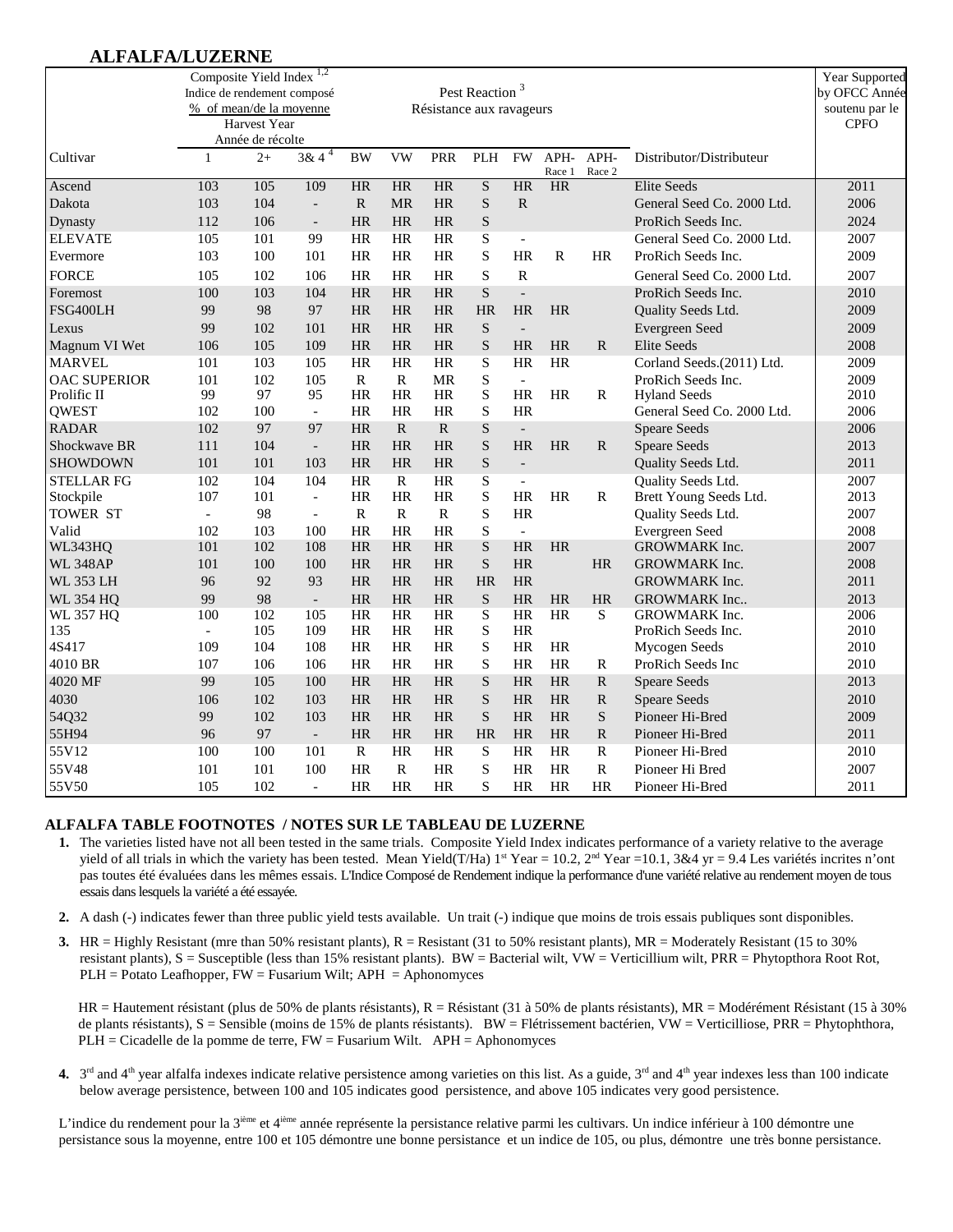## **BIRD'S-FOOT TREFOIL / LOTIER CORNICULÉ**

|          |           | Yield/Rendement (% of/de Leo) <sup>1</sup><br>Timothy mixture/<br>Mélange avec fléole | First flower/<br>Date de floraison |                 |                         |
|----------|-----------|---------------------------------------------------------------------------------------|------------------------------------|-----------------|-------------------------|
| Cultivar | South/Sud | North/Nord                                                                            | Elora                              | Regrowth/Regain | Distributor/Distibuteur |
| Empire   | 98        | 103                                                                                   | 01/07                              | Medium/Moven    | <b>Public Cultivar</b>  |
| Exact    | 101       | 108                                                                                   | 23/06                              | Medium/Moven    | <b>GROWMARK</b> Inc.    |
| Leo      | 100       | 100                                                                                   | 23/06                              | Medium/Moven    | <b>Public Cultivar</b>  |

1. Average yield of Leo in Southern Ontario trials 8.6 t/ha; in Northern Ontario trials 7.7 t/ha. Le rendement moyen de Léo dans le sud de l'Ontario: 8,6 t/ha; dans le nord de l'Ontario: 7,7 t/ha.

# **DOUBLE-CUT RED CLOVER / TRÈFLE ROUGE À DEUX COUPES**

|          |    |                         | Yield/Rendement (% of/de Tempus) <sup>1</sup> |                          | First flower/     |                          |
|----------|----|-------------------------|-----------------------------------------------|--------------------------|-------------------|--------------------------|
|          |    | South/Sud<br>Year/Année |                                               | North/Nord<br>Year/Année | Date de floraison |                          |
| Cultivar |    | 2+                      |                                               | $2+$                     | Elora             | Distributor/Distributeur |
| Belle    | 95 | 92                      | 93                                            | 96                       | 08/06             | <b>PRIDE</b> Seeds       |

1. Average yield of Tempus in first year: Southern Ontario trials 9.7 t/ha; Northern Ontario 8.7 t/ha; in second year: Southern Ontario 9.4 t/ha; Northern Ontario 5.7 t/ha. Pour la première année, le rendement moyen de Tempus est 9,7 t/ha dans le sud de l'Ontario et 8,7 t/ha dans le nord de l'Ontario. Pour la deuxième année, c'est 9,4 t/ha pour le sud de l'Ontario et 5,7 t/ha pour le nord de l'Ontario.

# **WHITE CLOVER / TRÈFLE BLANC**

|          |                                             | Yield/Rendement $% of/de$ Alice) <sup>1</sup> |                          |
|----------|---------------------------------------------|-----------------------------------------------|--------------------------|
|          | Orchardgrass mixture / Mélange avec dactyle |                                               |                          |
| Cultivar | South/Sud                                   | North/Nord                                    | Distributor/Distributeur |
| Osceola  | 102                                         | 97                                            | <b>Speare Seeds</b>      |
| WILL     | 105                                         | 107                                           | Quality Seeds Ltd.       |
|          |                                             |                                               |                          |

1. Average yield of Alice, Southern Ontario 7.5 t/ha; in Northern Ontario trials 5.6 t/ha. Le rendement moyen d'Alice dans le sud de l'Ontario: 7,5 t/ha; dans le nord de l'Ontario: 5,6

| <b>RYEGRASS/RAY-GRASS</b>                                              |                 |                          |                                  |  |  |  |  |
|------------------------------------------------------------------------|-----------------|--------------------------|----------------------------------|--|--|--|--|
|                                                                        | Yield/Rendement |                          |                                  |  |  |  |  |
| Cultivar                                                               | South/Sud       | North/Nord               | Distributor/Distributeur         |  |  |  |  |
| Italian Ryegrass/Ray-grass Italien (% of/de Maris Ledger) <sup>1</sup> |                 |                          |                                  |  |  |  |  |
| Maris Ledger (tetraploid)                                              | 100             | 100                      | Several Distributors             |  |  |  |  |
|                                                                        |                 |                          |                                  |  |  |  |  |
| Perennial Ryegrass/Ray-grass vivace <sup>1</sup>                       |                 |                          |                                  |  |  |  |  |
| Intrada (tetraploid)                                                   | 102             | $\overline{\phantom{a}}$ | General Seed Co. 2000 Ltd.       |  |  |  |  |
| Remington (tetraploid)                                                 | 100             | $\overline{\phantom{0}}$ | Speare Seeds, ProRich Seeds Inc. |  |  |  |  |
| Toronto (diploid)                                                      | 97              |                          | General Seed Co. 2000 Ltd.       |  |  |  |  |

1. Average yield of Barspectra , Maris Ledger and Remington Southern Ontario trials 6.2 ,6.0 and 6.5 t/ha; in Northern Ontario trials 6.0and 5.4 t/ha. Le rendement moyen de Barspectra , Maris Ledger et Remington dans le sud de l'Ontario; 6,2, 6,0 et 6.5 t/ha; dans le nord de l'Ontario; 6,0 et 5,4 t/ha. A dash (-) indicates that fewer than three public yield tests are available. Un trait (-) indique que moins de trois essais publiques sont disponibles.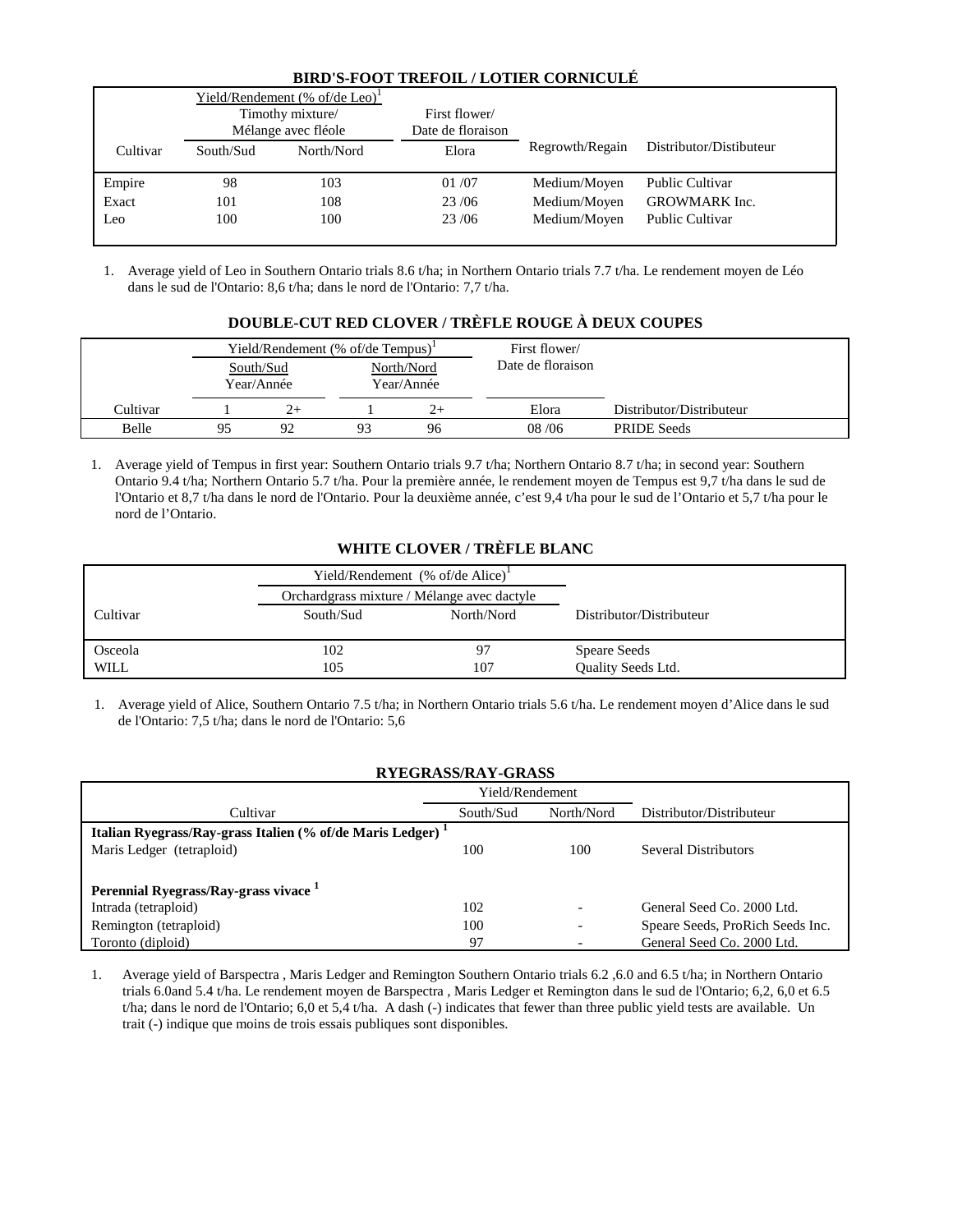#### **BROMEGRASS / BROME**

|                     |                |                                    | Yield/Rendement          | 1, 2                                 | Heading date/ |                 |                              |
|---------------------|----------------|------------------------------------|--------------------------|--------------------------------------|---------------|-----------------|------------------------------|
|                     |                | Hay management/<br>Gestion de foin |                          | Frequent cutting/<br>Coupe fréquente |               | Date d'épiaison | Distributor/<br>Distributeur |
| Cultivar            | <b>Species</b> | South/Sud                          | North/Nord               | South/Sud                            | North/Nord    | Elora           |                              |
| <b>Meadow Brome</b> |                |                                    |                          |                                      |               |                 |                              |
| Armada              | Meadow/Prés    | 124                                |                          |                                      |               |                 | SeCan                        |
| Admiral             | Meadow/Prés    | 131                                | $\overline{\phantom{0}}$ |                                      |               |                 | SeCan                        |
| Fleet               | Meadow/Prés    | 107                                | 89                       |                                      | 96            | 15/05           | SeCan                        |
| <b>Smooth Brome</b> |                |                                    |                          |                                      |               |                 |                              |
| PEAK                | Smooth/Inerme  | 100                                | 100                      |                                      | 100           | 24/05           | Quality Seeds Ltd.           |

1. Average yield of Peak in hay management, southern Ontario trials 7.8.1t/ha; in northern Ontario trials 9.3 t/ha. Le rendement moyen de Peak dans la gestion du foin dans le sud de l'Ontario: 7,8 t/ha; dans le nord de l'Ontario: 9,3 t/ha.

2. Average Yield of Peak in frequent cutting in southern Ontario 7.6 t/ha; in northern Ontario trials 7.8 t/ha. Le rendement moyen de Peak sous coupe fréquente dans le sud de l'Ontario: 7,6 t/ha; dans le nord de l'Ontario: 7,8 t/ha.

A dash (-) indicates that fewer than three public yield tests are available. Un trait (-) indique que moins de trois essais publiques sont disponibles.

# **TIMOTHY-EARLY HARVEST MANAGEMENT / FLÉOLE - RÉCOLTE SOUS RÉGIME HÂTIF**

|                   | Yield/Rendement<br>$% of$ /de Richmond) <sup>1,2</sup> |                                 | Heading date/<br>Date d'épiaison | Regrowth/                |                                            |
|-------------------|--------------------------------------------------------|---------------------------------|----------------------------------|--------------------------|--------------------------------------------|
| Cultivar          | South/Sud                                              | North/Nord                      | Elora                            | Regain                   | Distributor/Distributeur                   |
| Derby<br>Richmond | 102<br>100                                             | $\overline{\phantom{0}}$<br>100 | 29/05<br>27/05                   | Good/Bon<br>Medium/Moyen | <b>GROWMARK</b> Inc.<br><b>PRIDE Seeds</b> |

1 Average yield of Richmond, Southern Ontario trials 8.6 t/ha; in Northern Ontario trials 6.7 t/ha. Le rendement moyen de Richmond dans le sud de l'Ontario: 8,6 t/ha; dans le nord de l'Ontario: 6,7 t/ha.

2. A dash (-) indicates that fewer than three public yield tests are available. Un trait (-) indique que moins de trois essais publiques sont disponibles.

#### **TIMOTHY-LATE HARVEST MANAGEMENT / FLÉOLE - RÉCOLTE SOUS RÉGIME TARDIF**

|                 | Yield/Rendement<br>$(\%$ of/de Climax) <sup>1,</sup> |            | Heading date/<br>Date d'épiaison | Regrowth/    |                            |
|-----------------|------------------------------------------------------|------------|----------------------------------|--------------|----------------------------|
| Cultivar        | South/Sud                                            | North/Nord | Elora                            | Regain       | Distributor/Distributeur   |
| <b>AC</b> Pratt | 107                                                  | 102        |                                  | Good/Bon     | SeCan                      |
| <b>AURORA</b>   | 109                                                  | 102        | 07/06                            | Good/Bon     | Speare Seeds               |
| Climax          | 100                                                  | 100        | 05/06                            | Medium/Moyen | <b>Public Cultivar</b>     |
| Crest           | 119                                                  | 104        |                                  | Excellent    | GROWMARK Inc.              |
| <b>EXPRESS</b>  | 114                                                  | 107        | 05/06                            | Excellent    | Quality Seeds Ltd.         |
| Itasca          | 107                                                  | 106        | 05/06                            | Good/Bon     | ProRich Seeds Inc.         |
| <b>TREASURE</b> | 115                                                  | 114        | 31/05                            | Excellent    | General Seed Co. 2000 Ltd. |

1 Average yield of Climax, Southern Ontario trials 8.3 t/ha; in Northern Ontario 7.0 t/ha. Le rendement moyen de Climax dans le sud de l'Ontario: 8,3 t/ha; dans le nord de l'Ontario: 7,0 t/ha.

Note: Comparisons of variety performance between timothy tables are not valid because of the different harvest management regime. Une comparaison des cultivars entre les deux tableaux de fléole est déconseillée car le régime d'exploitation est différent.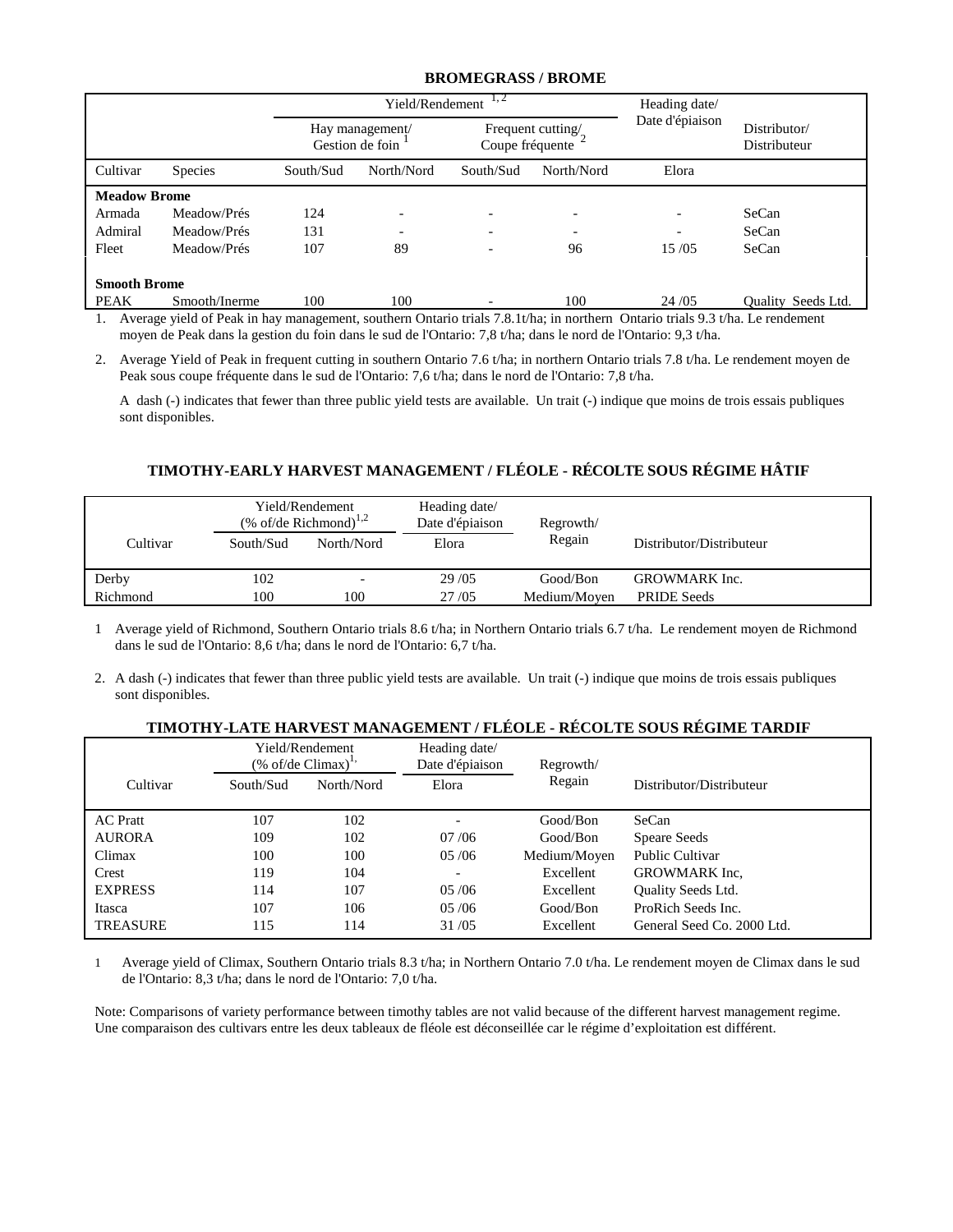#### **ORCHARDGRASS / DACTYLE**

|                                          | Yield/Rendement <sup>1</sup> |                          | Heading date/<br>Date d'épiaison |                                           |
|------------------------------------------|------------------------------|--------------------------|----------------------------------|-------------------------------------------|
| Cultivar                                 | South/Sud                    | North/Nord               | Elora                            | Distributor/Distributeur                  |
| Late/Tardif $%$ of/de OKAY) <sup>1</sup> |                              |                          |                                  |                                           |
| Dividend VL                              | 88                           | 100                      | 11/06                            | Quality Seeds Ltd.                        |
| Hay master                               | 104                          | $\overline{\phantom{0}}$ | 31/05                            | <b>GROWMARK</b> Inc.                      |
| <b>OKAY</b>                              | 100                          | 100                      | 01/06                            | <b>PRIDE Seeds</b>                        |
| Proper                                   | 102                          | $\overline{\phantom{0}}$ | 31/05                            | Quality Seeds Ltd, Corland Seeds(2011)Ltd |

1 Average yield of OKAY, Southern Ontario trials 7.5 t/ha; in Northern Ontario 7.4 t/ha. Le rendement moyen de OKAY dans le sud de l'Ontario: 7,5 t/ha; dans le nord de l'Ontario: 7,4 t/ha.

|                                                               |                                                                  |            | <b>OTHER GRASSES / AUTRES GRAMINÉES</b> |                                             |  |  |  |  |
|---------------------------------------------------------------|------------------------------------------------------------------|------------|-----------------------------------------|---------------------------------------------|--|--|--|--|
|                                                               | Yield/Rendement                                                  |            | Heading date/ Date d'épiaison           |                                             |  |  |  |  |
| Cultivar                                                      | South/Sud                                                        | North/Nord | Elora                                   | Distributor/Distributeur                    |  |  |  |  |
|                                                               | REED CANARYGRASS / ALPISTE ROSEAU (% of/de Palaton) <sup>1</sup> |            |                                         |                                             |  |  |  |  |
| MARATHON <sup>2</sup>                                         | 96                                                               | 104        | 28/05                                   | Quality Seeds Ltd, Corland Seeds(2011)Ltd   |  |  |  |  |
| Venture $2$                                                   | 100                                                              | 97         | 31/05                                   | Speare Seeds, ProRich Seeds Inc.            |  |  |  |  |
|                                                               |                                                                  |            |                                         |                                             |  |  |  |  |
| TALL FESCUE / FÉTUQUE ÉLEVÉE (% of/de Courtenay) <sup>1</sup> |                                                                  |            |                                         |                                             |  |  |  |  |
| Courtenay                                                     | 100                                                              | 100        | 25/05                                   | Quality Seeds Ltd.                          |  |  |  |  |
| Kora                                                          | 106                                                              | 100        | 06/06                                   | Quality Seeds Ltd., Corland Seeds(2011)Ltd. |  |  |  |  |
| <b>YUKON</b>                                                  | 105                                                              | 95         |                                         | General Seed Co. 2000 Ltd.                  |  |  |  |  |
|                                                               |                                                                  |            |                                         |                                             |  |  |  |  |
| MEADOW FESCUE / FÉTUQUE DES PRÉS (% of/de Mimer) <sup>1</sup> |                                                                  |            |                                         |                                             |  |  |  |  |
| Pradel                                                        | 104                                                              | 101        | 25/05                                   | <b>Speare Seeds</b>                         |  |  |  |  |

1 Average yield of Palaton, Courtenay, and Mimer, Southern Ontario trials 9.8, 89.0 and 5.9 t/ha; in Northern Ontario trials 8.0, 8.5 and 5.7 t/ha. Le rendement moyen de Palaton, de Courtenay et Mimer dans le sud de l'Ontario; 9,8 9,0 et 5,9 t/ha; dans le nord de l'Ontario; 8,0 8,5 et 5,7 t/ha.

2 Varieties with significantly lower levels of gramine alkaloid. High levels of gramine alkaloid reduces palatability and intake. Cultivars avec un niveau inférieur d'alcaloïdes gramine. L'ingestion et l'appétabilité sont réduits par un niveau élevé d'alcaloïdes gramine.